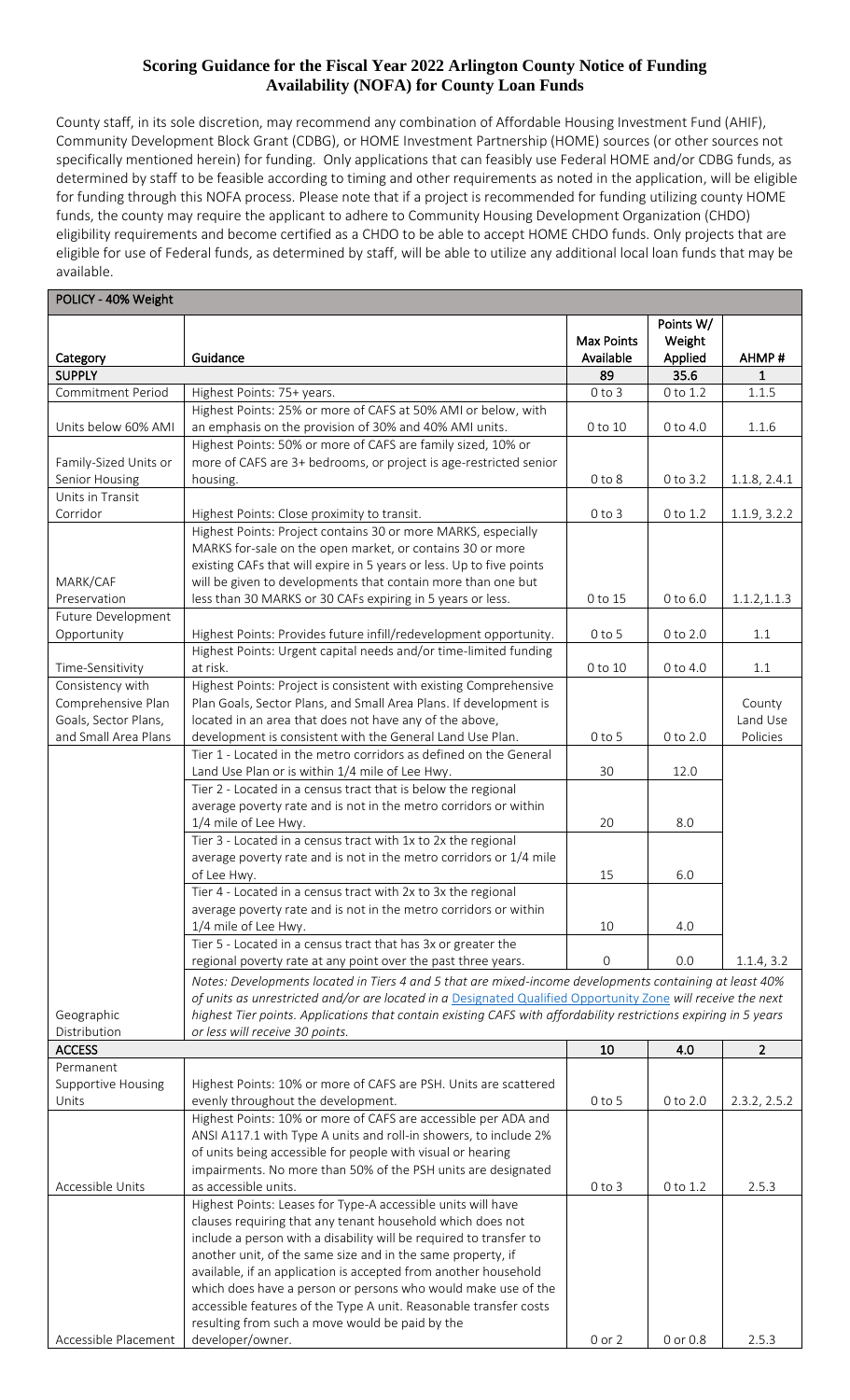|                          |                                                                                                                                                 | Max Points<br>Available | Points W/<br>Weight | AHMP# |
|--------------------------|-------------------------------------------------------------------------------------------------------------------------------------------------|-------------------------|---------------------|-------|
| Category                 | Guidance                                                                                                                                        |                         | Applied             |       |
| <b>SUSTAINABILITY</b>    |                                                                                                                                                 | 18                      | 7.2                 | 3     |
|                          | Highest Points: Project pursuing LEED Gold, EarthCraft Gold, or a building                                                                      |                         |                     |       |
| Industry Best            | innovation (as listed in the Building Innovation criteria, below) certification                                                                 |                         |                     |       |
| Practices                | with ongoing energy use tracking.                                                                                                               | $0$ to $2$              | 0 to 0.8            | 3.3   |
|                          | Baseline solar panels/integrated vegetated roof with solar panels                                                                               |                         |                     |       |
|                          | requirement:                                                                                                                                    |                         |                     |       |
|                          | i. On-site solar generation equal to at least 1.5 watts per square foot of                                                                      |                         |                     |       |
|                          | the roof area (including mechanical area) -or-<br>ii. Co-locating an integrated vegetated roof and solar whereby vegetated                      |                         |                     |       |
|                          | roof meets Virginia DEQ BMP standards and is equal to at least 12% of                                                                           |                         |                     |       |
|                          | the roof area (including mechanical area) -and- on-site solar                                                                                   |                         |                     |       |
|                          | generation is equal to at least 1.0 watts per square foot of the roof                                                                           |                         |                     |       |
|                          | area (including mechanical area)                                                                                                                |                         |                     |       |
|                          | Notes: Developments without sufficient solar exposure due to shading by                                                                         |                         |                     |       |
|                          | surrounding development may be exempted. Sufficient solar exposure is                                                                           |                         |                     |       |
|                          | defined as having a Total Solar Resource Fraction (TSRF) or equivalent                                                                          |                         |                     |       |
|                          | solar industry metric of 80% or greater for square footage of roof area                                                                         |                         |                     |       |
|                          | needed to accommodate the minimum required solar PV array. An                                                                                   |                         |                     |       |
|                          | exemption request must include a report prepared by a qualified solar                                                                           |                         |                     |       |
| Renewable                | professional that documents insufficient TSRF. An exemption may also be                                                                         |                         |                     |       |
| Energy                   | considered for developments located in a designated historic preservation                                                                       |                         |                     |       |
| <b>Baseline</b>          | district and/or for developments utilizing federal and/or state historic tax                                                                    |                         |                     |       |
| Requirement              | credits.                                                                                                                                        |                         |                     | 3.3   |
|                          | Highest Points:                                                                                                                                 |                         |                     |       |
|                          | i. On-site solar generation equal to at least 3.0 watts per square foot of                                                                      |                         |                     |       |
|                          | the roof area (including mechanical area) -or-                                                                                                  |                         |                     |       |
| Renewable                | ii. Co-locating an integrated vegetated roof and solar whereby                                                                                  |                         |                     |       |
| Energy                   | vegetated roof meets Virginia DEQ BMP standards and is equal to at                                                                              |                         |                     |       |
| (Above                   | least 25% of the roof area (including mechanical area) -and- on-site                                                                            |                         |                     |       |
| Baseline<br>Requirement) | solar generation is equal to at least 2.0 watts per square foot of the<br>roof area (including mechanical area).                                | $0$ to $4$              |                     | 3.3   |
|                          | Highest Points: Pursue, but not necessarily earn Passive House Institute                                                                        |                         | 0 to 1.6            |       |
|                          | US+ (PHIUS+). The applicant will be expected to complete a PHIUS+                                                                               |                         |                     |       |
|                          | feasibility study (or equivalent study if pursuing Net Zero, Zero Carbon, or                                                                    |                         |                     |       |
|                          | LEED Zero) which will be reviewed by County staff after the NOFA                                                                                |                         |                     |       |
|                          | recommendation is made, and prior to County Board approval, to confirm                                                                          |                         |                     |       |
|                          | that the project is designed to meet the PHIUS+, Net Zero, Zero Carbon, or                                                                      |                         |                     |       |
|                          | LEED Zero requirements.                                                                                                                         |                         |                     |       |
|                          | Utilization of a green or other workforce development organization that                                                                         |                         |                     |       |
| <b>Building</b>          | provides employment opportunities for low-income residents during                                                                               |                         |                     |       |
| Innovation               | construction.                                                                                                                                   | $0$ to $7$              | 0 to 2.8            | 3.3   |
|                          | Points will be awarded to a developer that can provide certification for                                                                        |                         |                     |       |
|                          | meeting one of the following. A document will be issued to the owner                                                                            |                         |                     |       |
|                          | entity of the development to be used in one future application. The                                                                             |                         |                     |       |
|                          | document is valid for 5 years and non-transferrable.                                                                                            |                         |                     |       |
|                          | PHIUS+ Core or PHIUS+ 2018 certification - points for future<br>i.                                                                              |                         |                     |       |
|                          | applications after proof a development has become Passive House                                                                                 |                         |                     |       |
|                          | certified through Passive House Institute US.                                                                                                   |                         |                     |       |
|                          | Net Zero Energy certification - points for future applications after<br>ii.<br>proof a development has become Net Zero Energy certified through |                         |                     |       |
|                          | the International Living Futures Institute.                                                                                                     |                         |                     |       |
|                          | Zero Carbon certification - points for future applications after proof a<br>iii.                                                                |                         |                     |       |
| <b>Building</b>          | development has become Zero Carbon certified through the                                                                                        |                         |                     |       |
| Innovation $-$           | International Living Futures Institute.                                                                                                         |                         |                     |       |
| Applied to               | LEED Zero certification - points for future applications after proof a<br>IV.                                                                   | 5 (applied              |                     |       |
| Future                   | development has become LEED Zero certified through the US Green                                                                                 | to future               |                     |       |
| Application              | Building Council.                                                                                                                               | application)            | 2.0                 | 3.3   |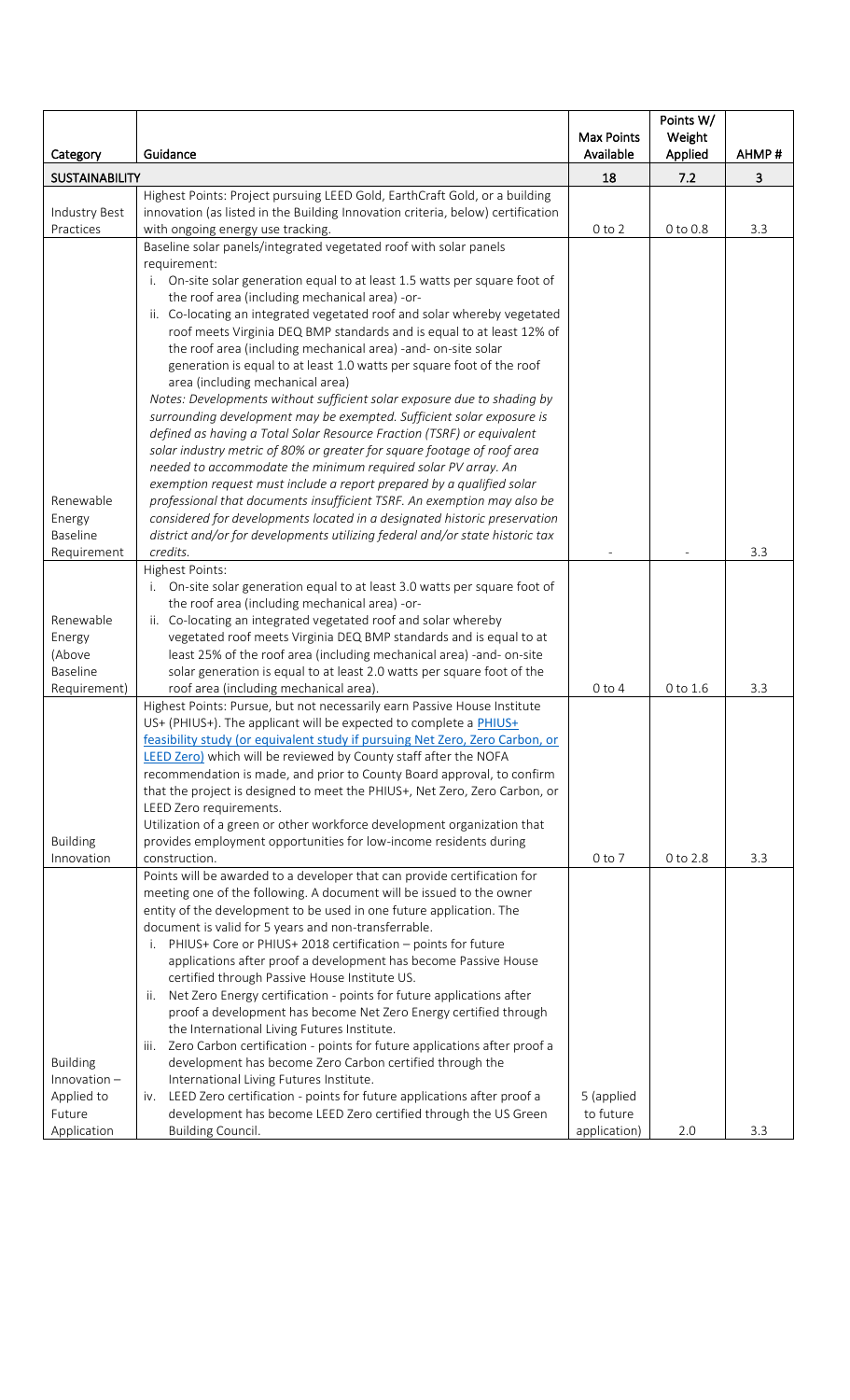|                                           |                                                                                                                   |            | Points W/ |       |
|-------------------------------------------|-------------------------------------------------------------------------------------------------------------------|------------|-----------|-------|
|                                           |                                                                                                                   | Max Points | Weight    |       |
| Category                                  | Guidance                                                                                                          | Available  | Applied   | AHMP# |
|                                           | SUSTAINABILITY (CONTINUED)                                                                                        | 18         | 7.2       |       |
|                                           | Tier 1: Provision of high-speed broadband internet to each unit free of                                           |            |           |       |
|                                           | charge with a managed support plan. Applicant agrees to provision of                                              |            |           |       |
|                                           | digital literacy programming. The telecommunications infrastructure will                                          |            |           |       |
|                                           | include wiring infrastructure owned by the building owner to support the                                          |            |           |       |
|                                           | provision of current or future broadband services or other future                                                 |            |           |       |
|                                           | technology needs.                                                                                                 | 5          | 2.0       |       |
|                                           | Tier 2 - Provision of high-speed broadband internet to each unit free of                                          |            |           |       |
|                                           | charge with a managed support plan. Applicant agrees to provision of                                              |            |           |       |
|                                           | digital literacy programming.                                                                                     | 3          | 1.2       |       |
|                                           | Tier 3 - Provision of high-speed broadband internet to each unit free of                                          |            |           |       |
|                                           | charge with a managed support plan.                                                                               |            | 0.4       |       |
|                                           | Notes: High-speed broadband is defined as the ability to support the capability of downloading and uploading data |            |           |       |
|                                           | from the internet at a rate of at least 30 megabytes (Mbps) per second. The County recommends that project        |            |           |       |
|                                           | applicants consult its Digital Equity team about different approaches to broadband connectivity, including        |            |           |       |
|                                           | ConnectArlington and that applicants consider a solution that does not limit resident choice to a single internet |            |           |       |
| Digital Equity                            | service provider (ISP).                                                                                           |            |           |       |
| <b>Total Potential Score - Policy</b>     |                                                                                                                   | 117        |           |       |
| Weight                                    |                                                                                                                   | 40%        |           |       |
| <b>Total Maximum Final Score - Policy</b> |                                                                                                                   | 46.8       |           |       |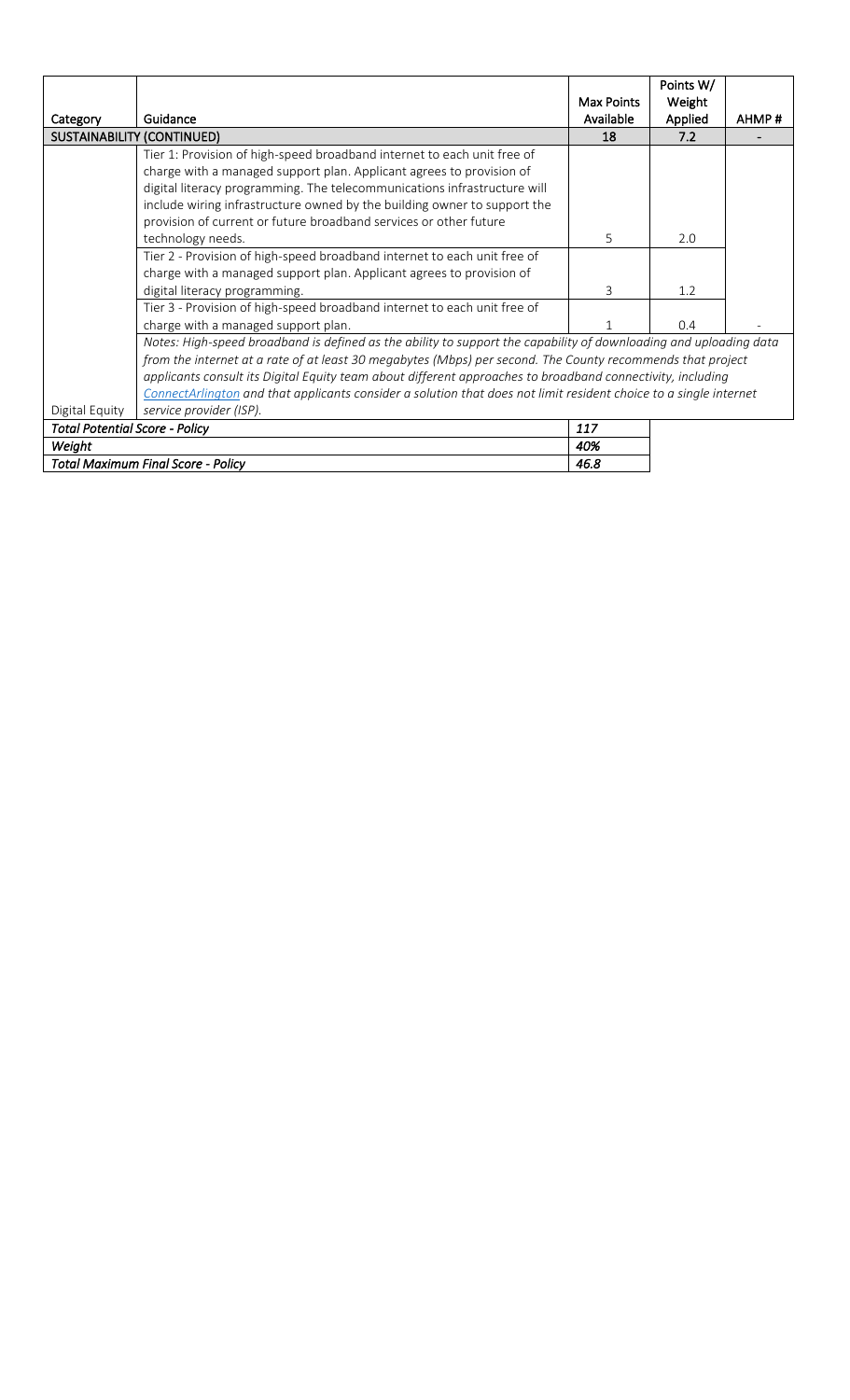| ORGANIZATIONAL CAPACITY & READINESS - 20% Weight |                                                                                                                                            |                            |                                |
|--------------------------------------------------|--------------------------------------------------------------------------------------------------------------------------------------------|----------------------------|--------------------------------|
| Category                                         | Guidance                                                                                                                                   | Max<br>Points<br>Available | Points W/<br>Weight<br>Applied |
| <b>TEAM EXPERIENCE</b>                           |                                                                                                                                            | 65                         | 13.0                           |
|                                                  | Highest Points: Demonstrated record of success working with County or other                                                                |                            |                                |
|                                                  | jurisdictions including: taking projects through a community process and obtaining                                                         |                            |                                |
|                                                  | entitlement approvals; applying for and receiving Low Income Housing Tax Credits                                                           |                            |                                |
|                                                  | and Historic Tax Credits (if applicable); applying for and receiving federal funds (if                                                     |                            |                                |
|                                                  | applicable); experience in green design and construction, including at least one of                                                        |                            |                                |
|                                                  | the following: LEED Platinum certification, EarthCraft Platinum Certification, Net                                                         |                            |                                |
|                                                  | Zero Energy Ready Certification, Net Zero Energy Certification, Zero Carbon                                                                |                            |                                |
| Development                                      | Certification, Passive House Certification; closing on debt and equity financing;                                                          |                            |                                |
| Experience                                       | history of repayment; and obtaining building permits.                                                                                      | 0 to 15                    | 0 to 3.0                       |
|                                                  | Highest Points: Proven track record of completing projects on budget and on                                                                |                            |                                |
| Project Completions                              | schedule.                                                                                                                                  | 0 to 10                    | 0 to 2.0                       |
|                                                  | Highest Points: Proven track record of compliance with affordability and physical                                                          |                            |                                |
|                                                  | condition requirements. Where safety concerns or violations were present,                                                                  |                            |                                |
| Property                                         | management worked expeditiously with County Staff and tenants to resolve issues                                                            |                            |                                |
| Management                                       | to their satisfaction.                                                                                                                     | 0 to 10                    | 0 to 2.0                       |
|                                                  | Highest Points: Applicant demonstrates they've set up effective channels to                                                                |                            |                                |
|                                                  | engage tenants through regular tenant meetings, support for tenant associations,                                                           |                            |                                |
|                                                  | and/or other methods. More than one low-income tenant serves on the applicant                                                              |                            |                                |
|                                                  | organization's Board of Directors. Applicant empowers tenants and/or their                                                                 |                            |                                |
|                                                  | associations by providing the resources necessary to improve tenant living                                                                 |                            |                                |
|                                                  | conditions regardless of race, ethnicity, age, gender, national origin, sexual<br>orientation, disability status or other protected class. | 0 to 10                    | 0 to 2.0                       |
| Tenant Engagement<br>Partnering with             | Highest Points: Plan for delivering services and/or experience partnering with                                                             |                            |                                |
| Service Providers                                | DHS, mental health service providers, and other service providers.                                                                         | 0 to 10                    | $0$ to $2.0$                   |
| Fiscal &                                         | Highest Points: Applicant is fiscally and organizationally sound. Applicant supplies                                                       |                            |                                |
| Organizational Health                            | latest audited financial statements or equivalent.                                                                                         | 0 to 10                    | 0 to 2.0                       |
| <b>READINESS</b>                                 |                                                                                                                                            | 45                         | 9.0                            |
|                                                  | Highest Points: Currently owns property or has an executed Letter of Intent with                                                           |                            |                                |
| Site Control                                     | the seller or a Purchase Contract.                                                                                                         | 0 to 15                    | $O$ to $3.0$                   |
|                                                  | Highest Points: Architectural concept plans prepared; site plan or use permit                                                              |                            |                                |
| Planning, Design, and                            | application has been approved by the County Board (if applicable); construction                                                            |                            |                                |
| <b>Construction Process</b>                      | estimates prepared.                                                                                                                        | 0 to 10                    | $0$ to $2.0$                   |
|                                                  | Highest Points: Demonstrates a feasible plan with major milestones accomplished                                                            |                            |                                |
|                                                  | within schedule requirements. Includes plan for due diligence (appraisal, market                                                           |                            |                                |
|                                                  | study, environmental) and relocation strategy (if applicable). Applicant                                                                   |                            |                                |
|                                                  | demonstrates that closing on project financing can occur within one year of                                                                |                            |                                |
|                                                  | obtaining an award of 9% LIHTC or within one year of being notified of selection                                                           |                            |                                |
| Timeline & Schedule                              | through the NOFA process if not utilizing 9% LIHTC.                                                                                        | 0 to 10                    | 0 to 2.0                       |
| Public Participation                             | Highest Points: Civic association consulted, appropriate schedule for public                                                               |                            |                                |
| Process                                          | participation process.                                                                                                                     | 0 to 10                    | 0 to 2.0                       |
| DIVERSITY AND RACIAL EQUITY                      |                                                                                                                                            | 30                         | 6.0                            |
|                                                  | Highest Points: Has strategies in-place that foster and promote racial and ethnic                                                          |                            |                                |
|                                                  | diversity, equity, and inclusion within management operations and program                                                                  |                            |                                |
|                                                  | development. Submits and implements a training and education plan that                                                                     |                            |                                |
|                                                  | addresses the relationship between racism and housing both nationally and within                                                           |                            |                                |
|                                                  | the communities served. Professional development opportunities and policies are                                                            |                            |                                |
| Diversity and Racial                             | used to identify and invest in staff diversity among leadership levels. Strategies are                                                     |                            |                                |
| Equity                                           | in-place to ensure racial and ethnic inclusion at the Board of Directors level.                                                            | 0 to 30                    | 0 to 6.0                       |
| Total Potential Score -<br>Weight                | <b>Organizational Capacity and Readiness</b>                                                                                               | 140<br>20%                 |                                |
|                                                  | Total Maximum Final Score - Organizational Capacity and Readiness                                                                          | 28.0                       |                                |
|                                                  |                                                                                                                                            |                            |                                |